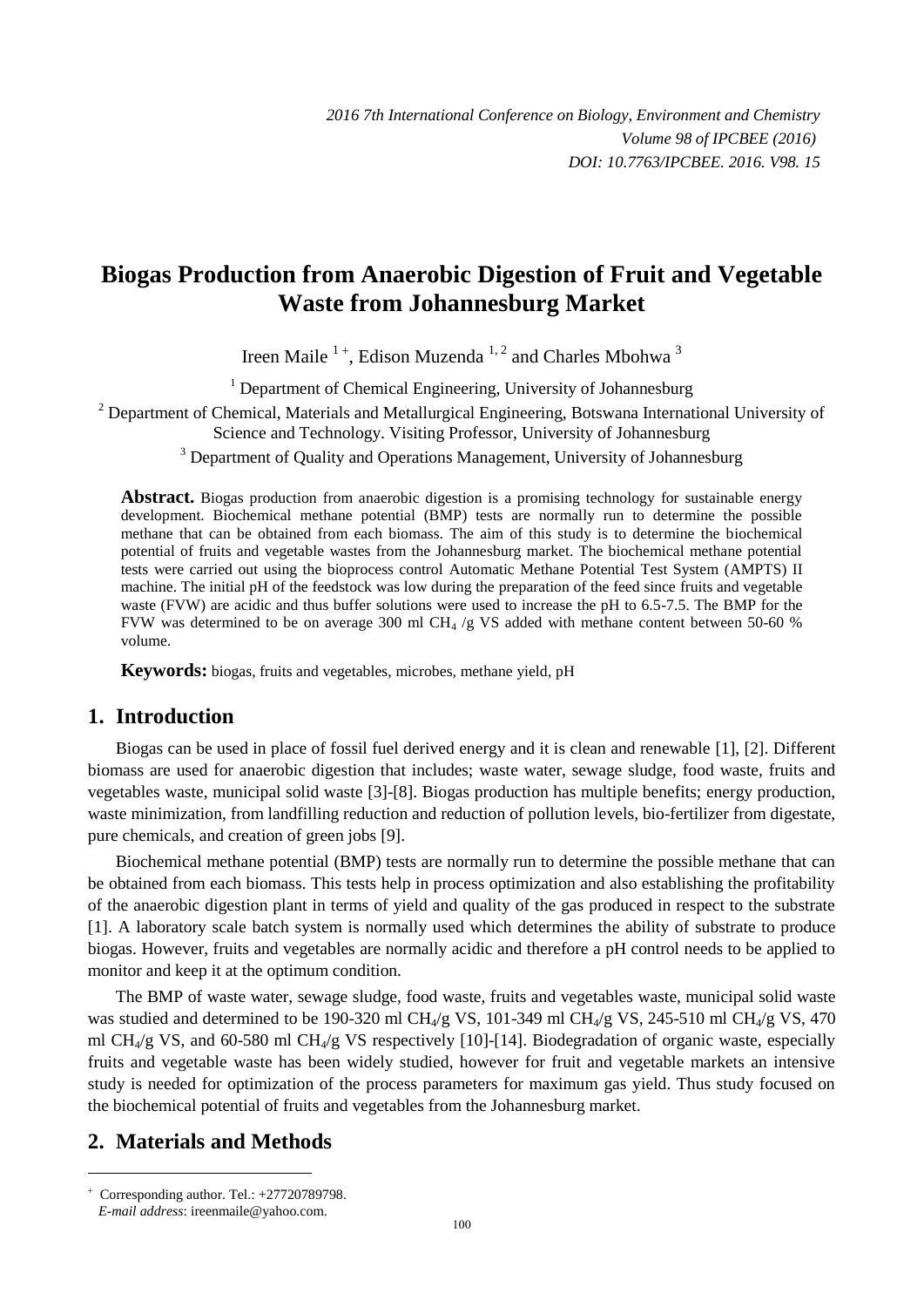The biochemical methane potential tests were carried out to determine the potential of the (fruit and vegetable waste) FVW from the Johannesburg Market.

#### **2.1. Materials**

The materials used were FVW from the Johannesburg Market (City Deep), cow dung to provide the necessary bacteria for the digestion process. The following chemicals were used to adjust the pH since they were mostly acidic to a range of 6.5-7.5, Sodium Hydroxide (NaOH), Ca(OH)<sub>2</sub>, and CaCO<sub>3</sub>. Deionized water  $(H<sub>2</sub>O)$  was used to prepare the solutions and also for the equipment (water bath and flow cell). Nitrogen (N<sub>2</sub>) gas is used to purge the entire system, allowing for an anaerobic environment.

#### **2.2. Experimental Methods**

The biochemical methane potential tests were carried out using bioprocess control AMPTS II. The machine is made up of 3 components (i) digester, (ii)  $CO<sub>2</sub>$  fixing unit, and (iii) gas collecting unit. It's a batch system which is set up and led to run until digestion is complete. FVW samples collected from the landfill were used as substrate. A 500 ml digester, with effective volume of 400 ml, was used for biogas production which had head space of 150 ml. The temperature of the process was kept constant at mesophilic temperature of 37 °C.

Sodium hydroxide, obtained from Sigma-Aldrich (South Africa), was used for  $CO_2$  removal. A 3M NaOH solution was prepared to be used as the scrubbing solution to absorb the impurities. A pH indicator solution was added to determine the saturation point for the cleaning solution for replacement. The substrate as obtained from the site was made up of different type of wastes in different sizes. A household blender was used to homogenize the feedstock which was then prepared and fed into the digester. A pH test was done after the substrate was inoculated using cow dung to adjust it to the optimum of 6.5-7.5.Nitrogen gas was used to purge the system by removing the oxygen and creating an anaerobic condition. The digester was connected to a 100ml bottle (used as scrubber) filled with 80 ml of the 3M NaOH solution. The gas exiting the  $CO<sub>2</sub>$  fixing unit was sent to the flow cell (gas collection) where the volume of biomethane is determined as shown in [Fig. 1.](#page-1-0) A sample of the gas produced was analyzed using the gas chromatograph machine to determine the gas composition.



Fig. 1: BMP Assay setup (Bioprocess Control AMPTS II) in the lab- (i) digester, (ii)  $CO_2$  fixing unit, and (iii) gas collecting unit

### <span id="page-1-0"></span>**3. Results and Discussion**

Biochemical methane potential of FVW from the Johannesburg Market was studied and the results that were obtained are discussed in this section. The initial pH of the feedstock was low during the preparation of the feed since FVW are acidic and thus buffer solutions were used to increase the pH to 6.5-7.5.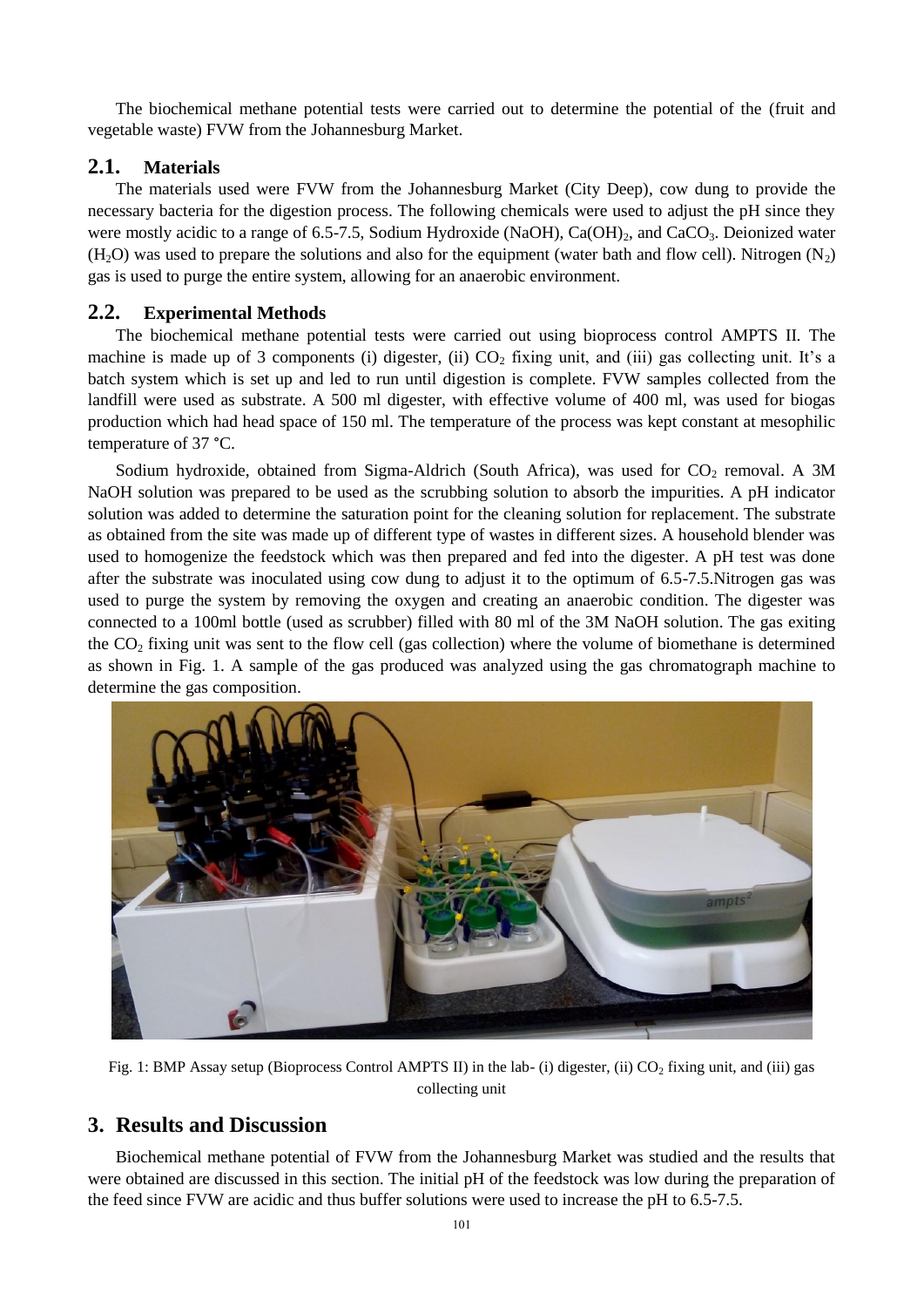#### **3.1. The Effect of Buffering Solution on Methane Yield**

The digester with pH adjusted with CaCO<sub>3</sub> resulted in high biomethane yields of 3354 Nml/g VS on average as shown in [Fig. 2.](#page-2-0) This can be attributed to the source of nutrients role played by  $CaCO<sub>3</sub>$  on the microbes. The main contributor is the  $Ca^+$  ions which favour the performance of the micro-organisms [15], [16]. This can be seen also in the yields obtained with  $Ca(OH)_2$  which are 2 to 3 times more as compared to the NaOH buffered digester as depicted in Fig. 3.



Fig. 2: Cumulative methane yield from the different digesters

#### <span id="page-2-0"></span>**3.2. The Effect of Process Parameters**

The hydraulic retention time for the FVW biomethane test was short as observed in Fig. 2 and Fig. 3 as the digestion process would normally run. This may be due to the pH drop during digestion of fruits and vegetables. Hence, pH monitoring is recommended as the methanogenic bacteria are sensitive to pH change. The drop of pH also leads to accumulation of volatile fatty acids which hinders anaerobic digestion process and further leads to digester failure [15], [17]. The ratio of substrate to inoculum also affects the yield and retention time as a balance should exists such that there is available substrate for the microbes in the digester. The digestion in this study was up to 5 days and generally that is when the process starts to stabilize.



Fig. 3: Effect of inoculation on biogas production

The dynamics of anaerobic digestion are complex and thus optimization studies need to be carried out in order to investigate the operating conditions favourable for a set of substrates. The inoculum to substrate ratio affects the gas yield, the type of substrate and its characteristics also affect the anaerobic digestion process.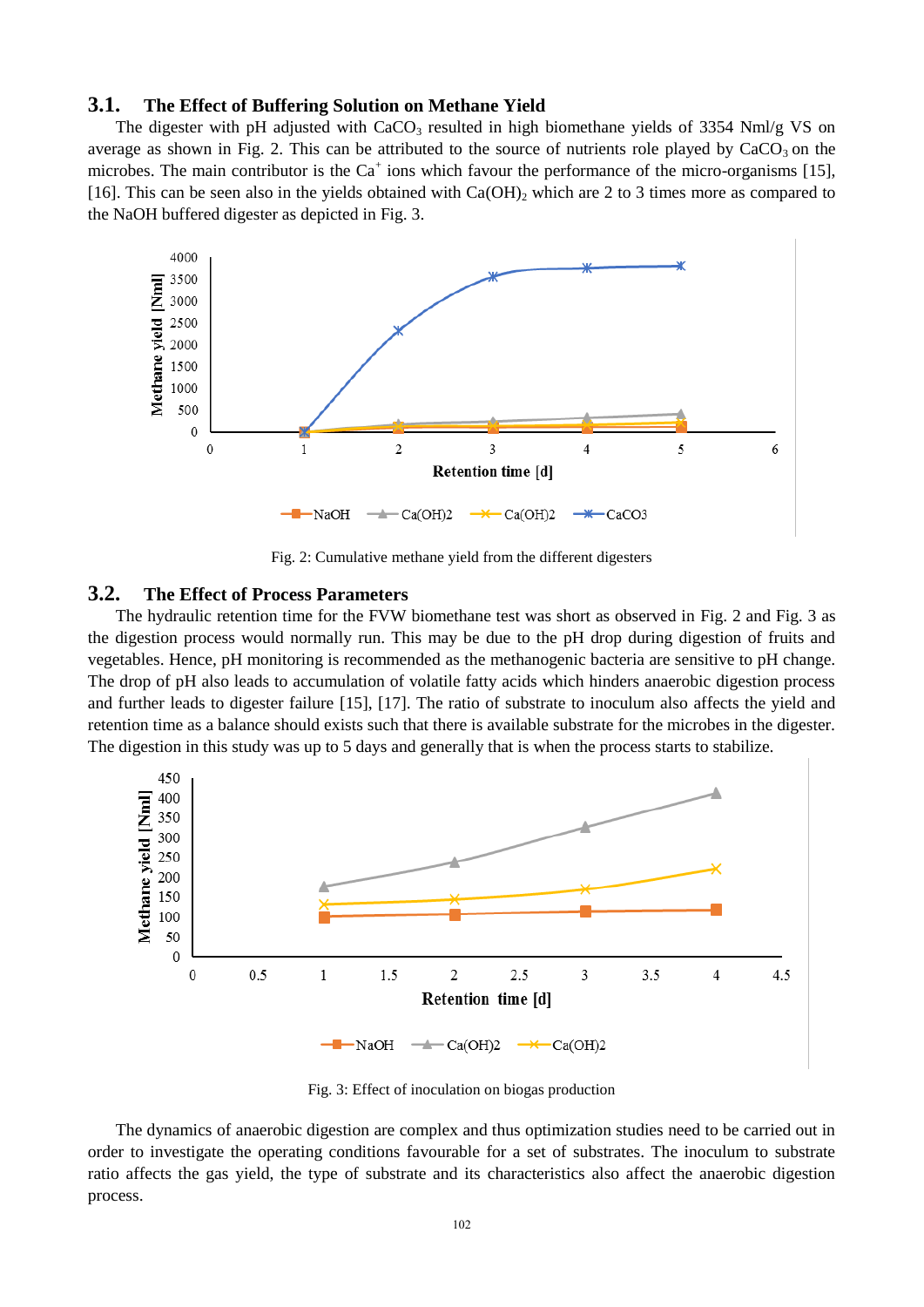#### **3.3. The Rate of Production of Biogas**



Fig. 4: Gas production rate

Daily methane production rate for the digesters was recorded and shown in Fig. 4. The digesters (1-3) had an optimum production of 3 days and digester 4 had 4 days respectively. The day with the highest rate as observed is day 2 for all digesters where hike is realised especially for digester 4 and a very sharp deterioration as the digestion process comes to an end. The anaerobic digestion of fruit and vegetable waste is a complex and sensitive process because of their acidic nature and hence co-digestion with a more basic substrate can address this challenge, pre-treatment of the substrate by buffers like NaOH, a two-step continuous AD process which separates the hydrolysis step from the methanogenesis step [1], [18], [19].

#### **3.4. The Composition of the Biogas**

The other important aspect in anaerobic digestion is the determination of the composition of the biogas. The methane content was in the range of 50-60 % volume. The BMP for the FVW was determined to be on average 300 ml CH<sub>4</sub> /g VS added and this results are in agreement to the results obtained by Sitorusa, et al. [\[20\]](#page-4-1).

#### **4. Conclusions**

Biogas production from fruit and vegetable waste was studied to determine the biochemical methane potential using Bioprocess AMPTS II. The study showed that pH plays an important role in anaerobic digestion and thus the optimum pH should be maintained throughout the process. CaCO<sub>3</sub> is a good buffer but poses threat to the environment hence its use was discontinued. The BMP for FVW is 300 ml CH $_4$  /g VS added with methane content of 50-60 % in volume.

### **5. Acknowledgements**

The authors acknowledge the South African National Energy Development Institute (SANEDI), University of Johannesburg's Global Excellence Scholarship (GES), City of Johannesburg (CoJ), University of Johannesburg's Process Energy and Environmental Technology Station (PEETS). Botswana International University of Science and Technology and the UJ Bioenergy research team for supporting this research.

#### **6. References**

<span id="page-3-0"></span>[1] F. Raposo, V. Fern´andez-Cegr, M. A. De la Rubia, R. Borja, F. B´ eline, C. Cavinato*, et al.*, "Biochemicalmethane potential (BMP) of solid organic substrates: evaluation of anaerobic biodegradability using data from an international interlaboratory study," *J Chem Technol Biotechnol* vol. 86, pp. 1088-1098, 2011.